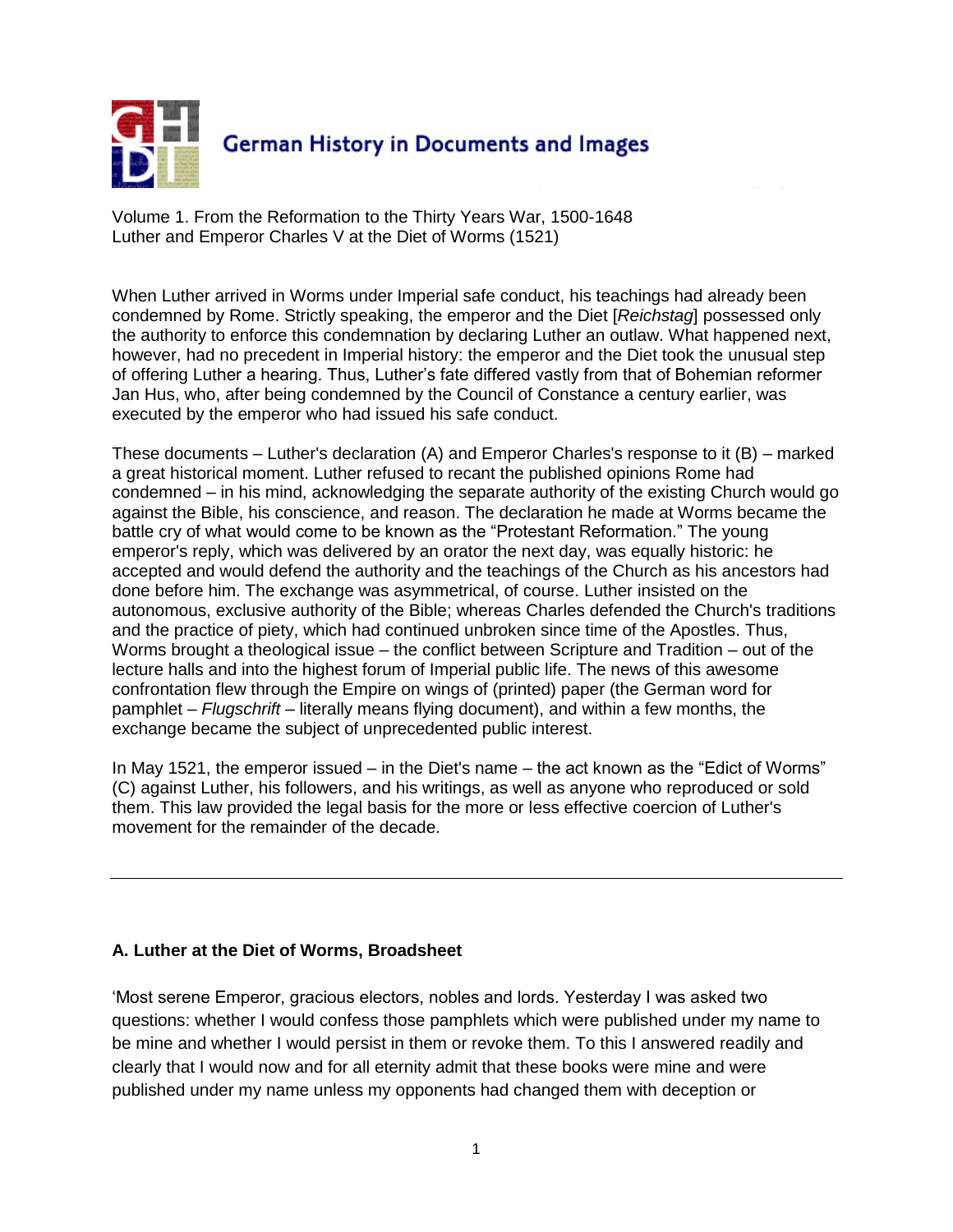meddlesome wisdom or given false quotations. For I confess nothing but what I myself have written and certainly not the painstaking interpretations and comments of others.

'Now I am called upon to answer the second question. I humbly pray your Imperial Majesty and lords, to consider carefully that my books are not all of the same kind. There are some in which I dealt with faith and life in such an evangelical and simple manner that even my opponents must admit that they are useful, innocent and worthy to be read by Christian people. Even the bull, which is otherwise quite fierce and cruel, considers some of my books to be harmless, though it condemns them on the basis of an unnatural judgment. Would I now revoke these books I would do nothing but condemn the truth which is confessed by all, friend and foe alike. I of all men would be against a common and general confession.

'The second group of my books is written against the papacy and papal scheming and action, that is against those who through evil teaching and example have ruined Christendom laying it waste with the evils of the spirit and the soul. No one can deny or obscure this fact, since experience and complaint of all men testify that the conscience of Christian believers is sneered at, harassed and tormented by the laws of the Pope and the doctrines of men. Likewise the goods and wealth of this most famous German nation were and are devoured through unbelievable tyranny in unreasonable manner, through decretals and laws, regulations and orders. Yet Canon Law states (Distinctions 9 and 25, Questions 1 and 2) that the law and teaching of the Pope, whenever contrary to the Gospel and the opinions of the holy Fathers, are to be considered in error and be rejected. Were I, therefore, to revoke these books I would only strengthen this tyranny and open not only windows, but also doors for such unchristian ways, which would then flourish and rage more freely than ever before. The testimony of my opposition will make the rule of their bold and ignominious malice most intolerable for the poor suffering people. [...]

'The third group of my books consists of those I have written against certain private individuals who attempted to defend such Roman tyranny and denounce my pious doctrine. I confess that I have been more bitter and vehement against them than is in keeping with my Christian estate and calling. I do not claim to be a saint, nor do I proclaim my life, but rather the doctrine of Christ. Thus I cannot revoke these books, since my revocation would mean the continuance of their tyrannical, violent and raging rule due to my compliance and hesitancy. The people of God would be treated more violently and unmercifully than ever.

'What more shall I say? Since I am a man and not God, I cannot support my pamphlets through any other means than that which the Lord Jesus employed when he was questioned before Ananias and asked concerning his teaching and smitten on his cheek by a servant. He said then: "If I have spoken evil bear witness of the evil." If the Lord, who knew that he could not err, did not refuse to hear testimony against his doctrine even from the most miserable servant, how much more should I, the scum of the earth and prone to error, hope and expect that someone should testify against my doctrine. Therefore I pray by the grace of God that your Imperial Majesty and Lordships, and everyone, high or low, should give such testimony, convict me of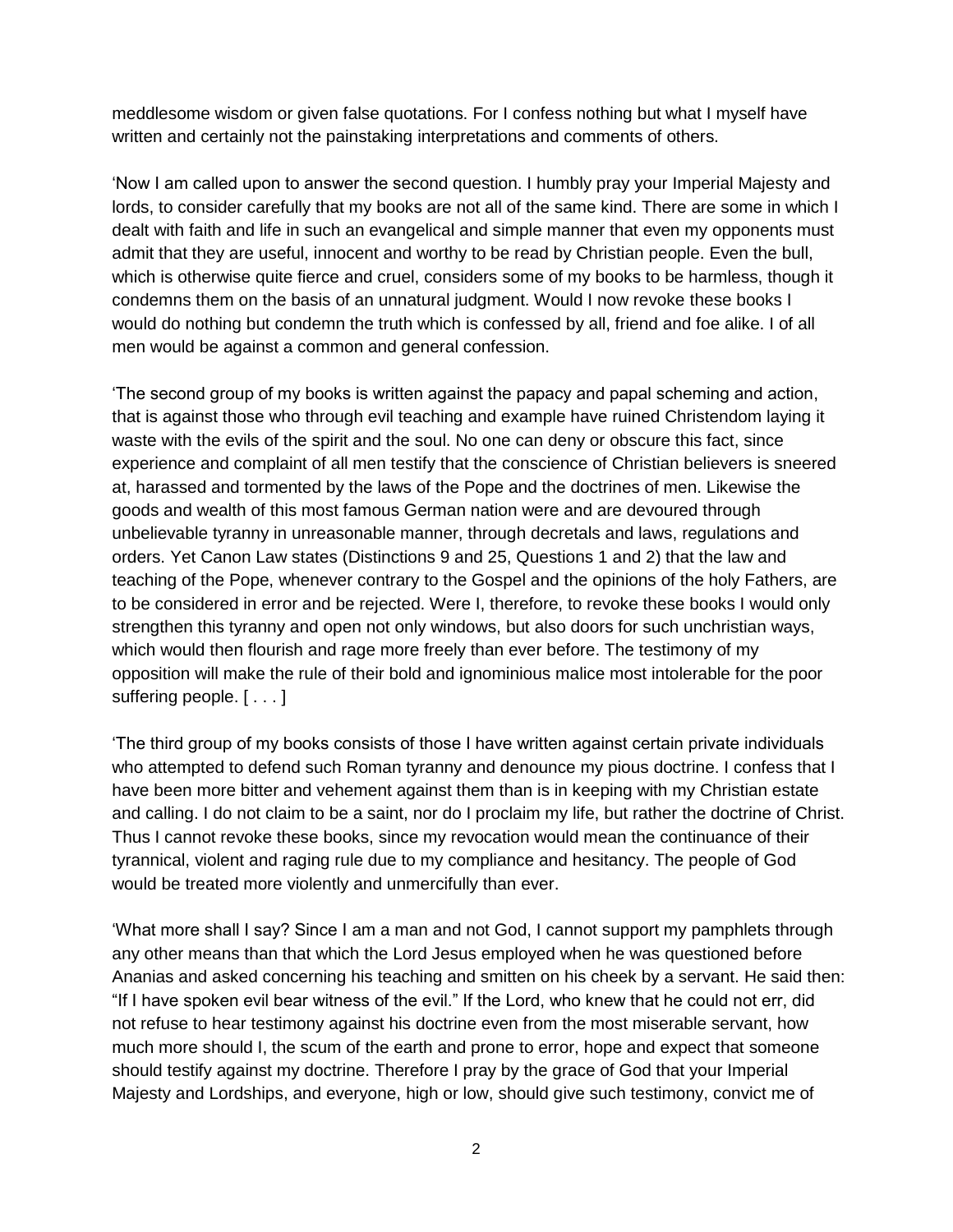error and convince me with evangelical and prophetic writings. Should I thus be persuaded, I am most ready and willing to revoke all errors and be the first to throw my books into the fire.

'From this it should be evident that I have carefully considered and weighed such discord, peril, uproar and rebellion which is rampant in the world today on account of my teaching, as I was gravely and urgently made aware yesterday. It is quite revealing as far as I am concerned that the divine Word causes factions, misunderstanding, and discord to arise. Such, of course, must be the fate and the consequence of the divine Word, even as the Lord himself said: "I am come not to send peace but a sword, to set a man against his father, etc." Therefore we must ponder how wonderful and terrible God is in his counsels, plans and intentions. Perhaps we condemn the Word of God if we do away with our factions and dissensions. It would be a deluge of inestimable evils, indeed a cause of concern lest the imperial rule of our most pious and youthful Emperor (in whom, next to God, great hope is to be placed) should have an unfortunate beginning. [ . . . ]

'Finally I commend myself to your Majesty and to your Lordships, humbly praying that you will not suffer me, against your will, to be subjected to disgrace and defamation by my enemies.'

After this statement the spokesman for the Empire claimed angrily that I [Luther] had not given a clear answer. Furthermore there was no need to discuss what has already been condemned and decided by councils. Therefore I was asked to answer in a simple and unsophisticated manner whether I would revoke. Thereupon I said: 'Since your Imperial Majesty and Lordships demand a simple answer I will do so without horns or teeth as follows: Unless I am convicted by the testimony of Scripture or by evident reason (for I trust neither in popes nor in councils alone, since it is obvious that they have often erred and contradicted themselves) I am convicted by the Scripture which I have mentioned and my conscience is captive to the Word of God. Therefore I cannot and will not recant, since it is difficult, unprofitable and dangerous indeed to do anything against one's conscience. God help me. Amen.'

 $[...]$ 

## **B. Emperor Charles' Response**

*The morning after Luther's second appearance Emperor Charles V assembled the rulers and stated his own position.*

You know that my ancestors were the most Christian Emperors of the illustrious German nation, the Catholic kings of Spain, the archdukes of Austria, and the dukes of Burgundy, who all were, until death, faithful sons of the Roman Church. Always they defended the Catholic faith, the sacred ceremonies, decretals, ordinances and holy rites to the honour of God, the propagation of the faith and the salvation of souls. After their deaths they left, by natural law and heritage, these holy Catholic rites, for us to live and to die following their example.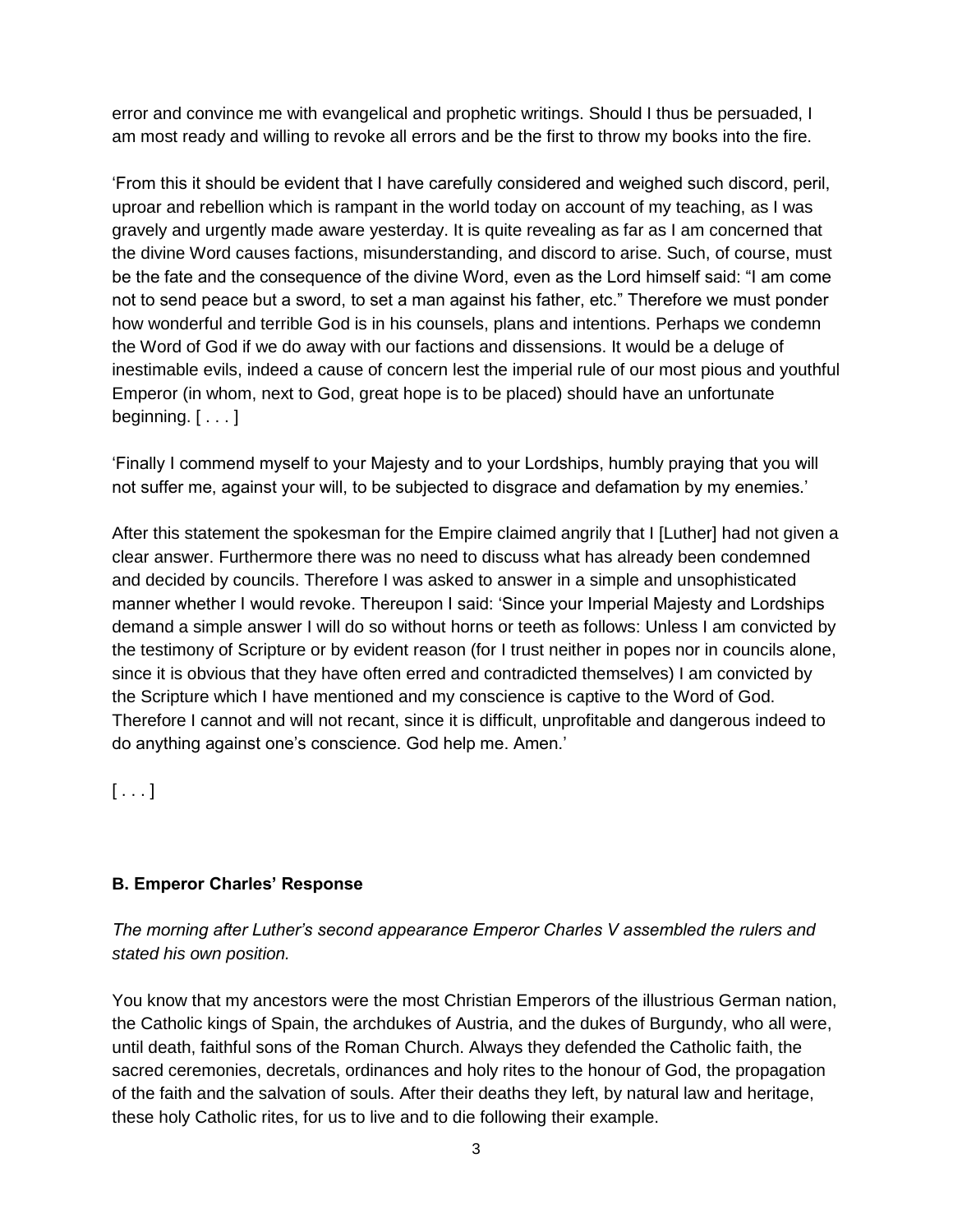I am therefore resolved to maintain everything which these my forebears have established to the present, especially that which my predecessors ordered at the Council of Constance and at other councils. It is certain that a single monk errs in his opinion which is against what all of Christendom has held for over a thousand years to the present. According to his opinion all of Christendom has always been in error. To settle this matter I am therefore determined to use all my dominions and possessions, my friends, my body, my blood, my life and my soul. It would be a great disgrace for you and me, the illustrious and renowned German nation, appointed by privilege and singular pre-eminence to be the defenders and protectors of the Catholic faith, as well as a perpetual dishonour for both us and our posterity, if in our time not only heresy, but the suspicion of heresy and the degradation of the Christian religion were due to our negligence.

After the impertinent reply which Luther gave yesterday in our presence, I declare that I now regret having delayed so long the proceedings against him and his false doctrines. I am resolved that I will never again hear him talk. He is to be taken back immediately according to the arrangements of the mandate with due regard for the stipulations of his safe-conduct. He is not to preach or seduce the people with his evil doctrine and is not to incite rebellion. As said above, I am resolved to act and proceed against him as against a notorious heretic, asking you to state your opinion as good Christians and to keep the vow given me.

## **C. Edict of Worms**

*In May 1521, Emperor Charles V issued, in the name of the Diet, the following edict against Luther and his followers:*

## $[...]$

And now, particularly on account of these things, we have summoned here to Worms the electors, princes and estates of this our Holy Empire, and carefully examined the aforesaid matters with great diligence, as evident necessity demands, and with unanimous advice and consent of all, we decree what follows.

Although one so condemned and persisting in his obstinate perversity, separated from the rites of the Christian Church and a manifest heretic, is denied a hearing under all laws; nevertheless, to prevent all unprofitable dispute [ . . . ] we, through our herald, gave him a safe-conduct to come hither, in order that he might be questioned in our own presence and in that of the electors, princes, and estates of the empire; whether he had composed the books which were then laid before his eyes. [ . . . ]

And as soon as these books were enumerated, he acknowledged them as his own, and moreover declared that he would never deny them. And he also says that he has made many